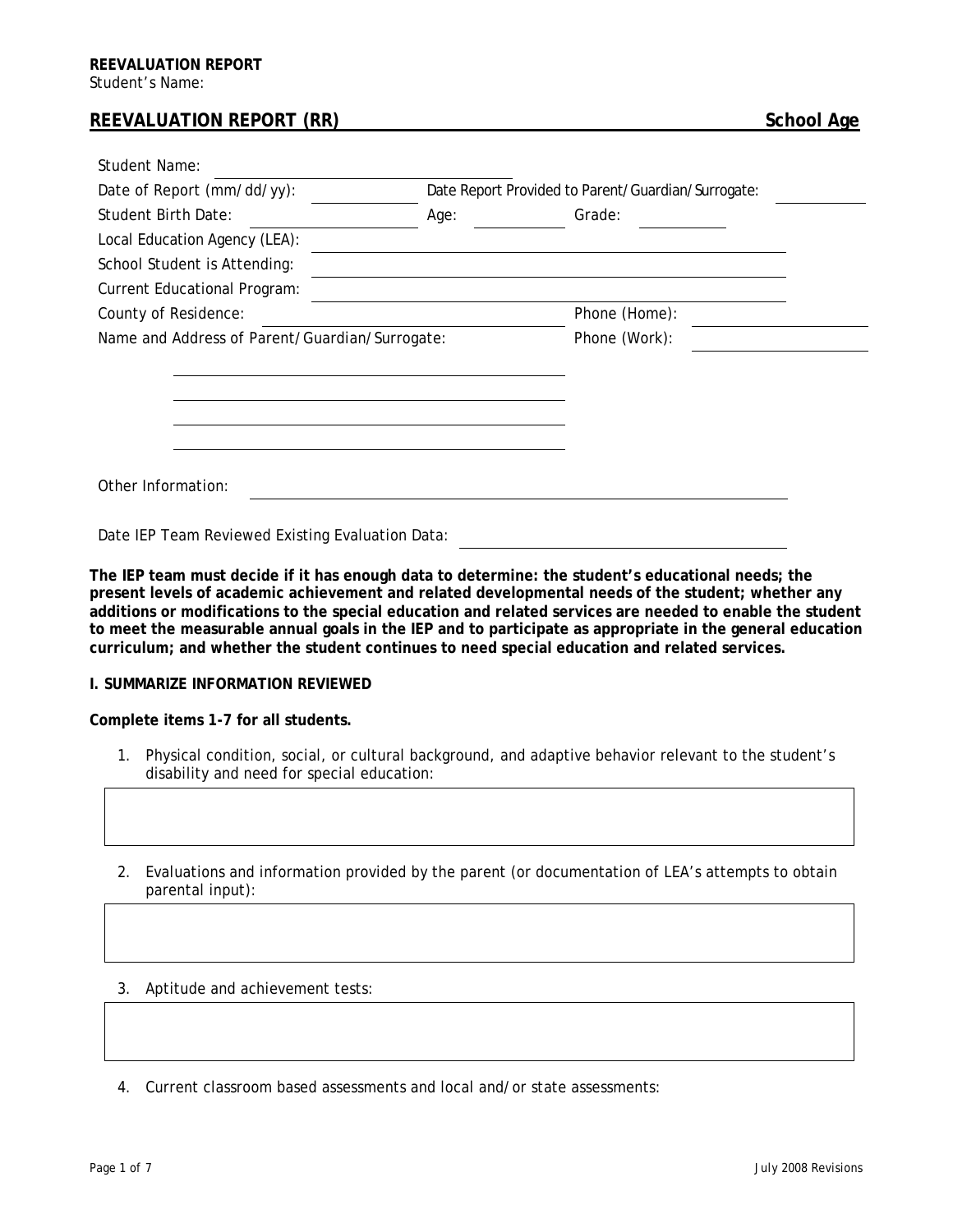5. Observations by teacher(s) and related services provider(s), when appropriate:

- 6. Teacher recommendations:
- 7. Determining factors: A student must not be found to be eligible for special education and related services if the determining factor for the student's suspected disability is any of those listed below. Respond Yes or No to, and provide evidence for, each determining factor below.

| Yes<br>No  | Lack of appropriate instruction in reading, including the essential<br>components of reading instruction. Provide evidence: |
|------------|-----------------------------------------------------------------------------------------------------------------------------|
| Yes<br>No. | Lack of appropriate instruction in math. Provide evidence:                                                                  |
| Yes<br>No. | Limited English proficiency. Provide evidence:                                                                              |

## **II. DETERMINATION OF NEED FOR ADDITIONAL DATA, SUMMARY AND CONCLUSIONS**

**Based on all evaluation data reviewed, complete item 1 or item 2.** 

**1. The IEP team determined that additional data are not needed.** 

Reason(s) additional data are not needed:

Conclusion: Complete section A or B or C.

A.  $\Box$  The student has a disability AND continues to need specially designed instruction. i. Disability Category Primary disability category:

Secondary disability category(s), if any: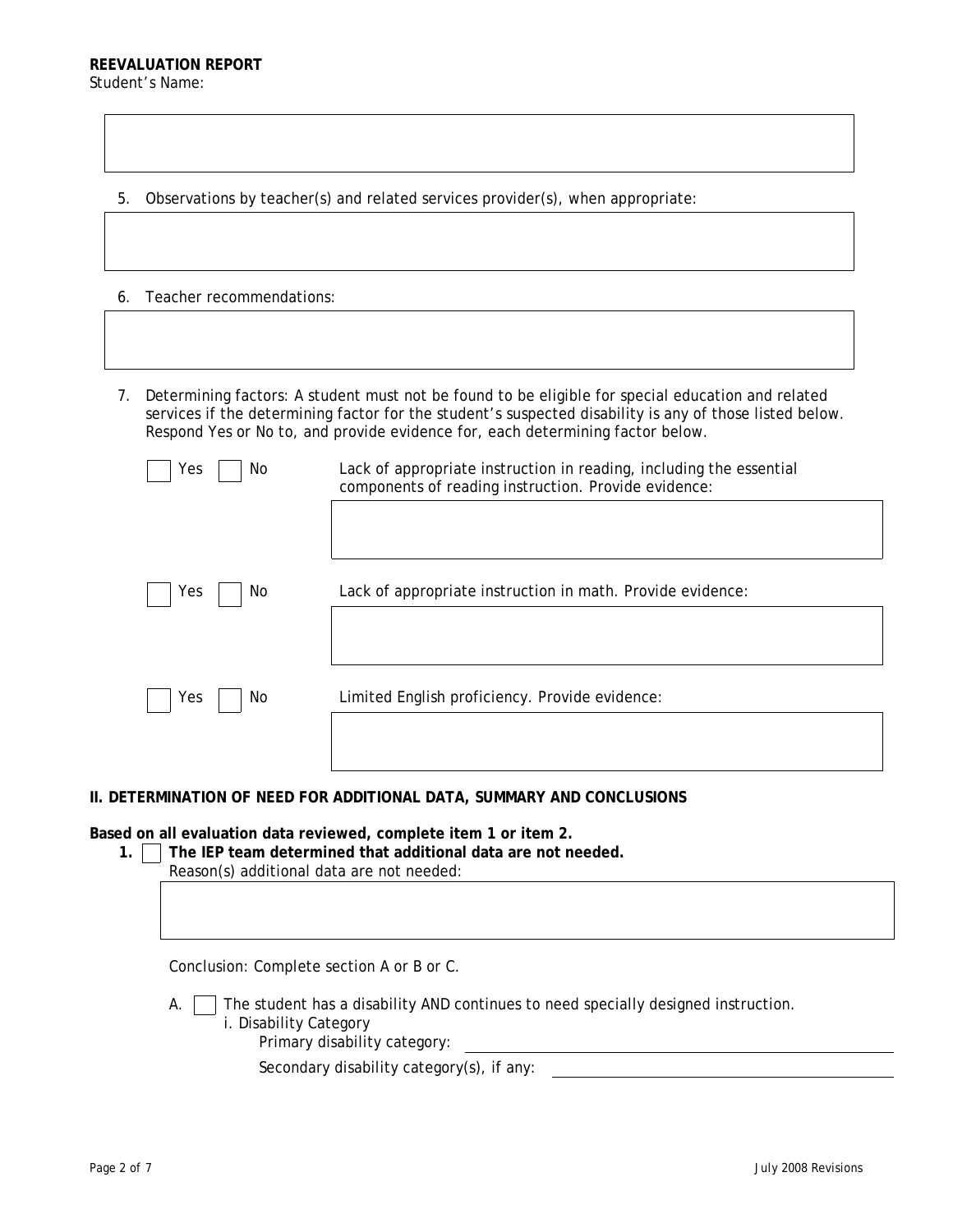|  | ii. Summary of Findings |  |  |
|--|-------------------------|--|--|
|--|-------------------------|--|--|

Student's educational strengths and needs:

Present levels of academic achievement and related developmental needs, including transition needs as appropriate:

Recommendations for consideration by the IEP team regarding any additions or modifications to the special education and related services needed to enable the student to meet the measurable annual goals in the IEP and to participate as appropriate in the general education curriculum (including special considerations the IEP team must consider before developing the IEP, measurable annual goals, specially designed instruction, and supplementary aids and services):

OR

 $B.$  The student does not have a disability and no longer is eligible for special education. (The parent may request an assessment to determine whether the student continues to be a student with a disability.)

OR

- $C.$  The student has a disability but no longer needs specially designed instruction, and no longer is eligible for special education. (The parent/guardian/surrogate may request an assessment to determine whether the student continues to be a student with a disability.)
- **2. The IEP team determined that there is a need for additional data.**

The LEA must issue the *Permission to Reevaluate – Consent Form* and administer tests and other evaluation materials as may be needed to produce the data below.

NOTE: IF REEVALUATING THE STUDENT TO DETERMINE SPECIFIC LEARNING DISABILITY, COMPLETE THE *DETERMINATION OF SPECIFIC LEARNING DISABILITY*  COMPONENT AT THE END OF THIS DOCUMENT BEFORE COMPLETING THE SECTION BELOW.

Interpretation of additional data:

Conclusion: Complete section A or B or C.

- A.  $\Box$  The student has a disability AND continues to need specially designed instruction. i. Disability Category
	- Primary disability category:
	- Secondary disability category(s), if any: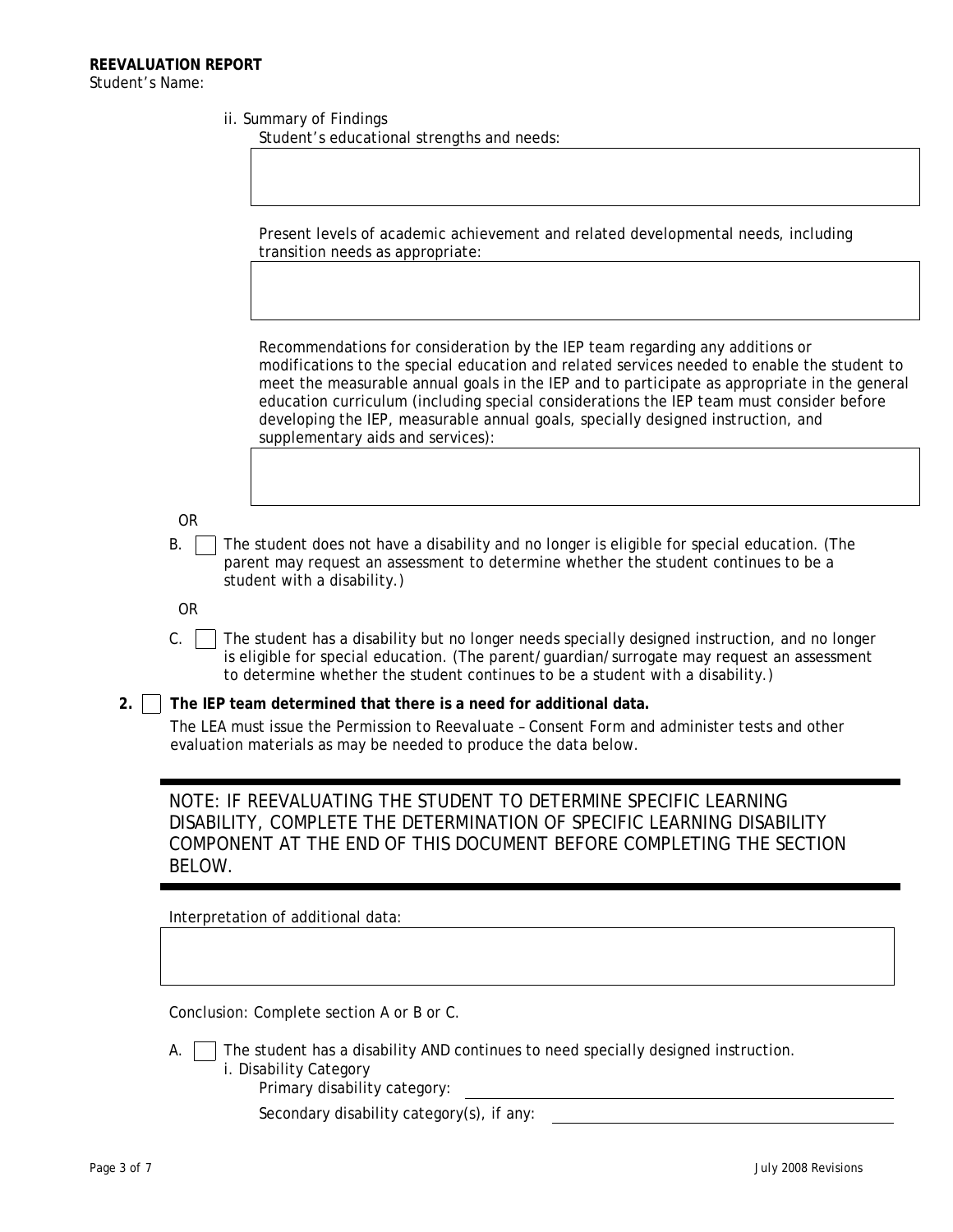|  | ii. Summary of Findings |  |  |
|--|-------------------------|--|--|
|--|-------------------------|--|--|

Student's educational strengths and needs:

Present levels of academic achievement and related developmental needs, including transition needs as appropriate:

Recommendations for consideration by the IEP team regarding any additions or modifications to the special education and related services needed to enable the student to meet the measurable annual goals in the IEP and to participate as appropriate in the general education curriculum (including special considerations the IEP team must consider before developing the IEP, measurable annual goals, specially designed instruction, and supplementary aids and services):

OR

 $B.$  The student does not have a disability and therefore no longer is eligible for special education.

OR

 $C.$  The student has a disability but no longer needs specially designed instruction, and no longer is eligible for special education.

Upon completion of the reevaluation, the Local Education Agency will complete and issue the report to the members of the evaluation team.

| <b>Evaluation Team Participation</b> |       | Agreement and Disagreement<br>required ONLY when evaluating<br>students for specific learning<br>disability. |            |
|--------------------------------------|-------|--------------------------------------------------------------------------------------------------------------|------------|
| Evaluation Team Participants*        | Title | Agree                                                                                                        | Disagree** |
|                                      |       |                                                                                                              |            |
|                                      |       |                                                                                                              |            |
|                                      |       |                                                                                                              |            |
|                                      |       |                                                                                                              |            |
|                                      |       |                                                                                                              |            |
|                                      |       |                                                                                                              |            |

\* A certified school psychologist is required for evaluation of the following disability categories: Autism, Emotional Disturbance, Mental Retardation, Multiple Disabilities, Other Health Impairments, Specific Learning Disability or Traumatic Brain Injury. A certified school psychologist is not required for Deaf-blindness, Deaf and Hard of Hearing, Speech/Language Impairment, Visual Impairment and Orthopedic Impairment.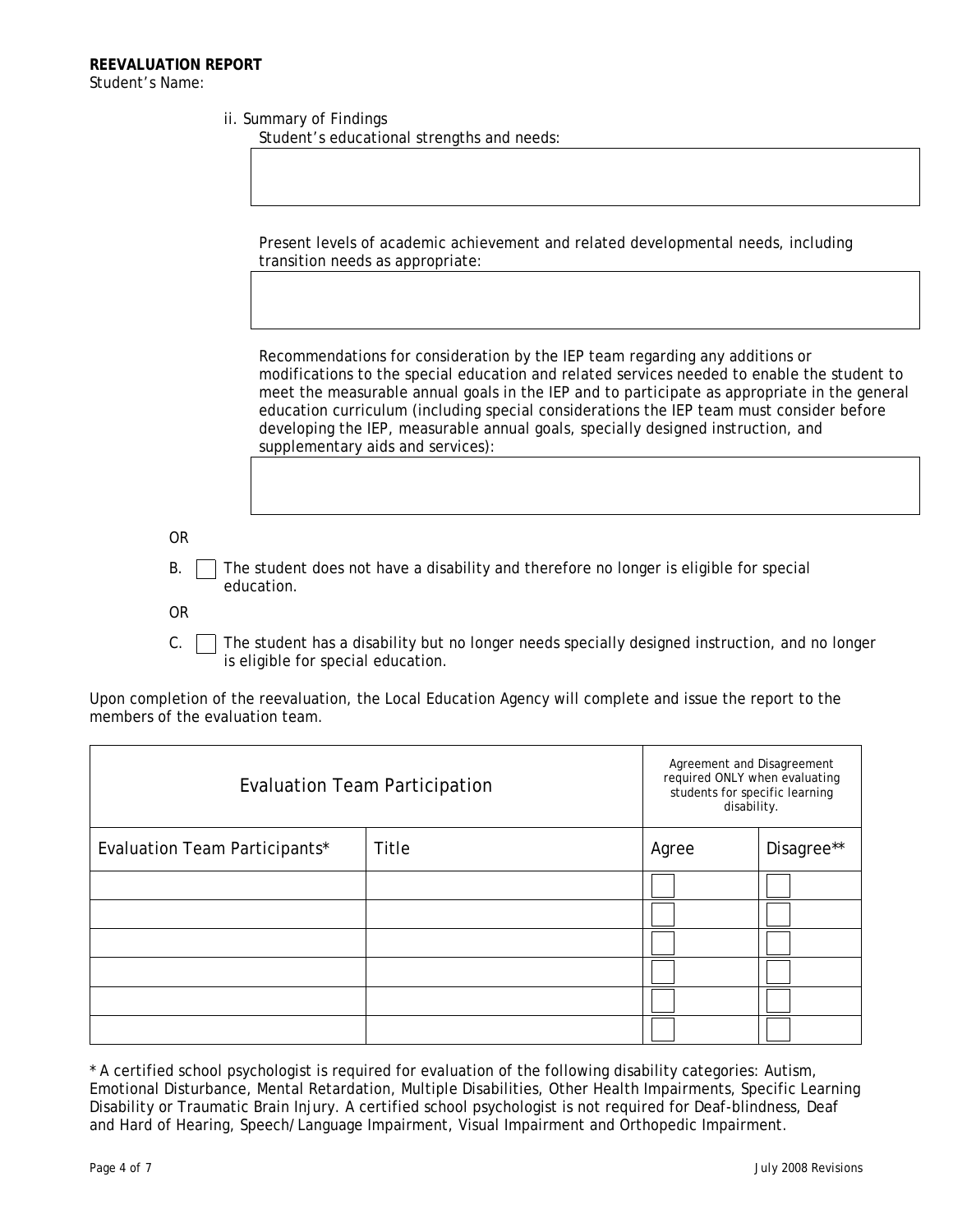\*\* For specific learning disability only, if a team member disagrees with the team's conclusion related to the identification of the student as having a specific learning disability, the member must submit a separate statement presenting the member's dissent to the LEA. This information must be attached to the *Reevaluation Report*. Please submit this statement to:

LEA Representative Name

Email Address

A copy of the *Procedural Safeguards Notice* is available upon request from your child's school. This document explains your rights, and includes state and local advocacy organizations that are available to help you understand your rights and how the special education process works.

For help in understanding this form, an annotated *Reevaluation Report* is available on the PaTTAN website at [www.pattan.net](http://www.pattan.net/) Type "Annotated Forms" in the Search feature on the website. If you do not have access to the Internet, you can request the annotated form by calling PaTTAN at 800-441-3215.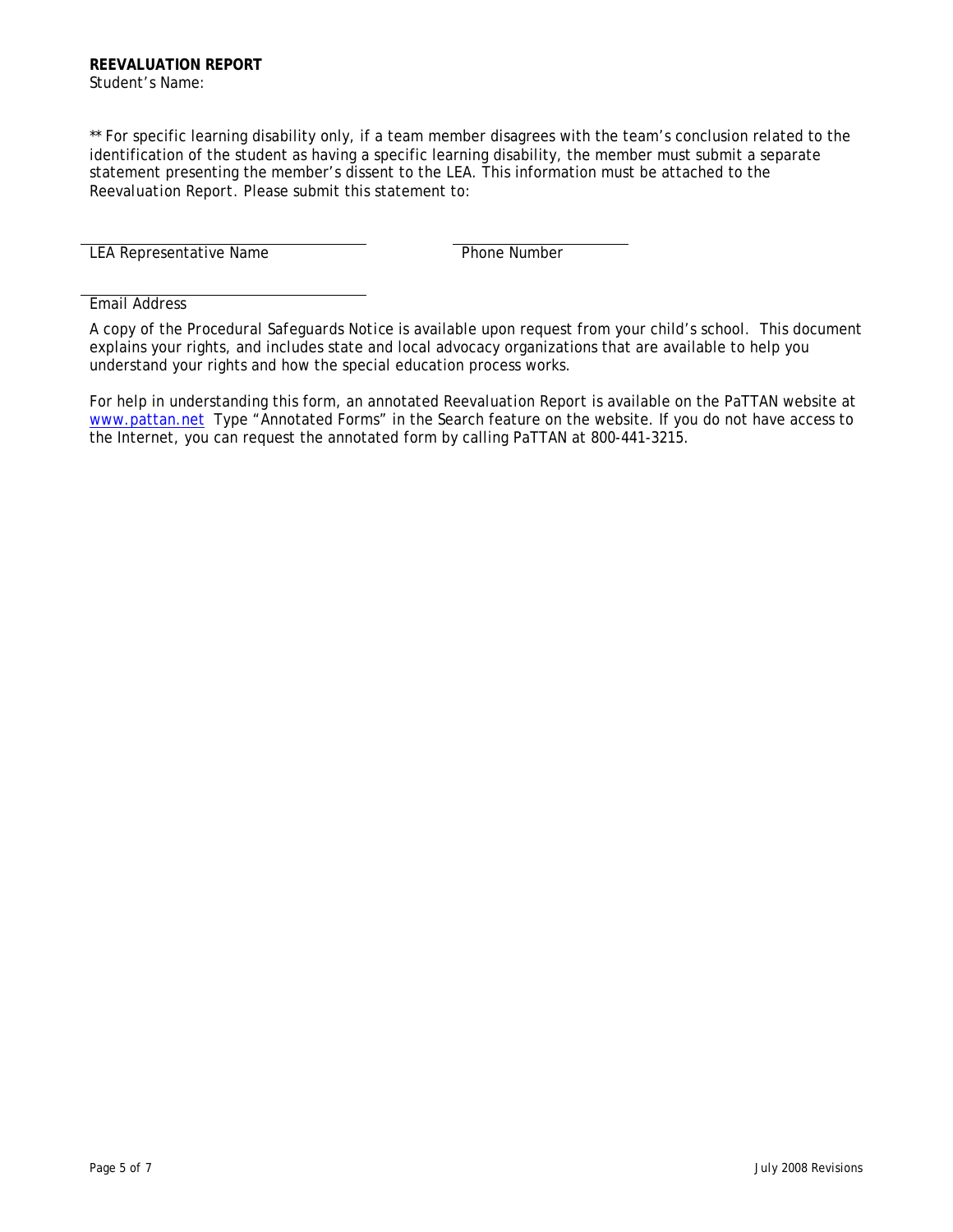## DETERMINATION OF SPECIFIC LEARNING DISABILITY

**NOTE: This component must be completed when reevaluating students for Specific Learning Disability. The information must be attached to and/or incorporated into Section II Item 2 of the completed**  *Reevaluation Report***.** 

**Provide documentation for items 1-10.** 

- 1. The student does not achieve adequately for the student's age or does not meet State-approved gradelevel standards in one or more of the following areas when provided with learning experiences and scientifically based instruction appropriate for the student's age or State-approved grade level standards and level of English language proficiency: oral expression, listening comprehension, written expression, basic reading skill, reading fluency skills, reading comprehension, mathematics calculation, and mathematics problem-solving.
- 2. Check below to identify the process(es) used to determine eligibility.

Response to Scientific Research-Based Intervention (RtI). Document the criteria below.

The student does not make sufficient progress to meet age or State-approved grade-level standards in one or more of these areas: oral expression, listening comprehension, written expression, basic reading skill, reading fluency skills, reading comprehension, mathematics calculation, and mathematics problem-solving:

Severe Discrepancy between Intellectual Ability and Achievement. Document the criteria below.

The student exhibits a pattern of strengths and weaknesses in performance, achievement or both relative to age, standards or intellectual development:

- 3. The instructional strategies used and the student-centered data collected:
- 4. The educationally relevant medical findings, if any:
- 5. The effects of the student's environment, culture, or economic background:

6. Data demonstrating that prior to referral or as part of the referral process for an evaluation for specific learning disability, the student's regular education instruction was delivered by qualified personnel, including the English as a Second Language (ESL) program, if applicable: